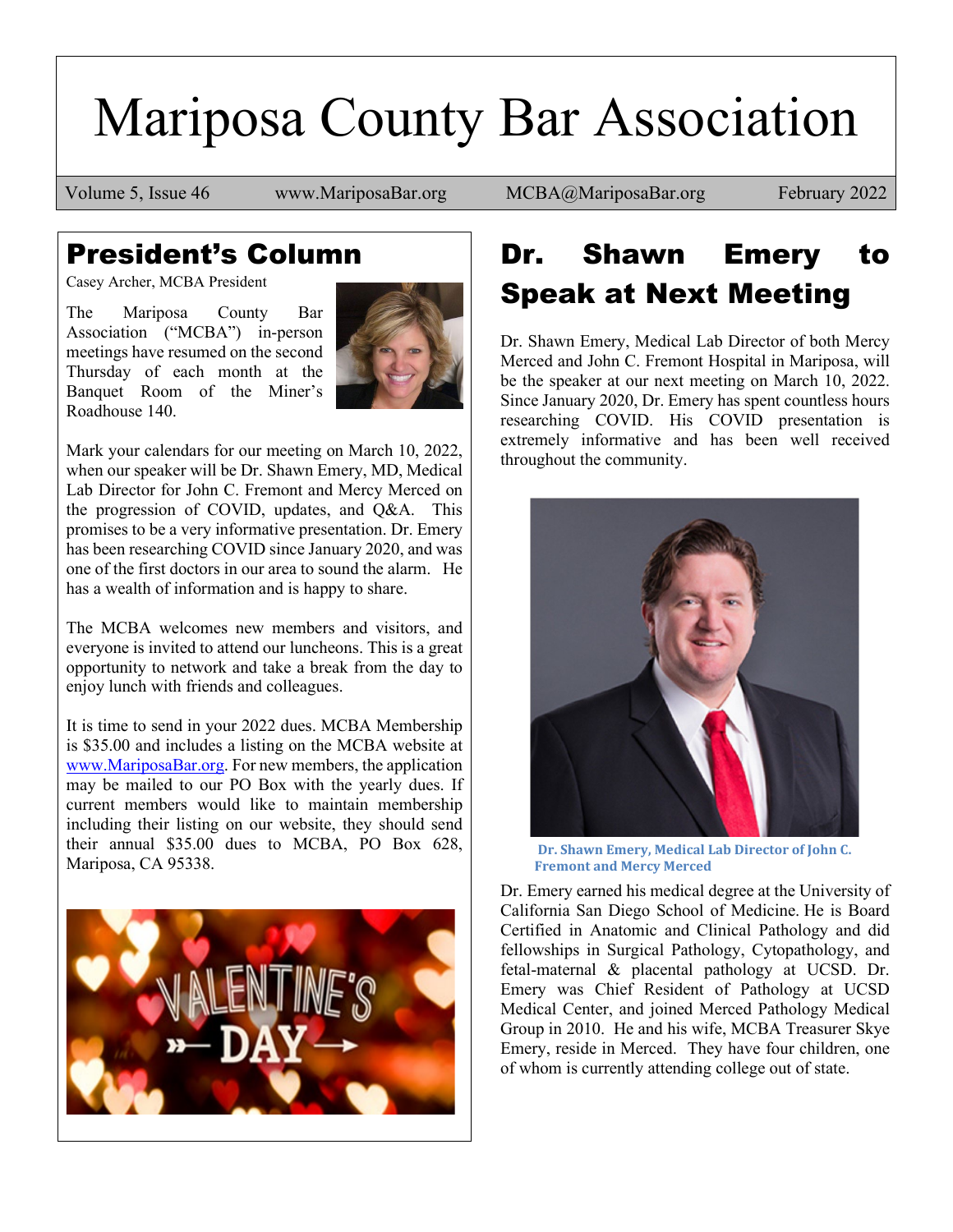### MCBA 2022 Meetings

The MCBA meets at noon on the second Thursday of each month at the Miner's Roadhouse 140 Banquet Room. The atmosphere is always fun, we welcome new members, and everyone is invited to attend. This is a great opportunity to network and take a break from the day to enjoy lunch with friends and colleagues.



#### **January 13, 2022**

Luncheon meeting: Speaker attorney Jeff Castleton on jury selection software

#### **February 10, 2022**

Luncheon meeting: Speaker Mariposa County District Attorney, Walter Wall.

#### **March 10, 2022**

Luncheon meeting: Dr. Shawn Emery, MD, Medical Lab Director for John C. Fremont (Mariposa) and Mercy Merced on the progression of COVID, updates, and Q&A

#### **April 14, 2022**

Luncheon meeting: Sarah Williams, Mariposa County Planning Director, regarding Code Enforcement

#### **May 12, 2022**

Annual Law Day Luncheon: Speaker Judge Michael Fagalde on "Toward a More Perfect Union: The Constitution in Times of Change"

#### **June 9, 2022**

1 hour MCLE credit Webinar with Speaker Brian Chase of ArcherHall, with a presentation on "Admissibility and Use of Digital Evidence at Trial"

#### **July 14, 2022**

Luncheon meeting: Speaker to be announced.

#### **August 11, 2022**

Luncheon meeting: Speaker to be announced. **September 8, 2022**

Luncheon meeting: Speaker to be announced. **October 13, 2022**

Luncheon meeting: Speaker to be announced.

#### **November 10, 2022**

Luncheon meeting: Speaker to be announced.

#### **December 8, 2022**

Luncheon meeting: Annual Holiday Luncheon and Judges Appreciation Day

### State Bar Data Breach

The State Bar of California has announced it is investigating a data breach after learning on<br>February 24, 2022 that the website February 24, 2022 that the website [www.judyrecords.com](http://www.judyrecords.com/) published confidential information regarding 260,000 attorney discipline cases in California and elsewhere.

As of February 26, 2022, all the confidential information that had been published on the website had been removed. The records included case numbers, file dates, and information about the allegations, together with the names of complaining witnesses and the identity of attorneys being investigated.

"We apologize to anyone who is affected by the website's unlawful display of nonpublic data," State Bar executive Leah Wilson said in a statement. "We take our obligations to protect confidential data with the utmost seriousness, and we are doing everything we can to ensure that we resolve this issue quickly and prevent any such breaches from recurring."

### Justice Patricia Guerrero Nominated to Serve on California Supreme Court

Governor Gavin Newsom has announced his nomination of Fourth District Court of Appeal Justice Patricia Guerrero to serve as an Associate Justice of the California Supreme Court. A widely respected jurist with extensive experience as an appellate justice, trial court judge, partner at a major law firm and Assistant U.S. Attorney, Justice Guerrero is a first-generation Californian who would be the first Latina to serve on the California Supreme Court.

"A keen legal mind and well-regarded jurist, Justice Guerrero's wide-ranging experience, integrity, deep respect for the rule of law and lifelong commitment to public service make her a phenomenal candidate to serve as our next California Supreme Court Justice," said Governor Newsom. "Born and raised in the Imperial Valley by immigrant parents from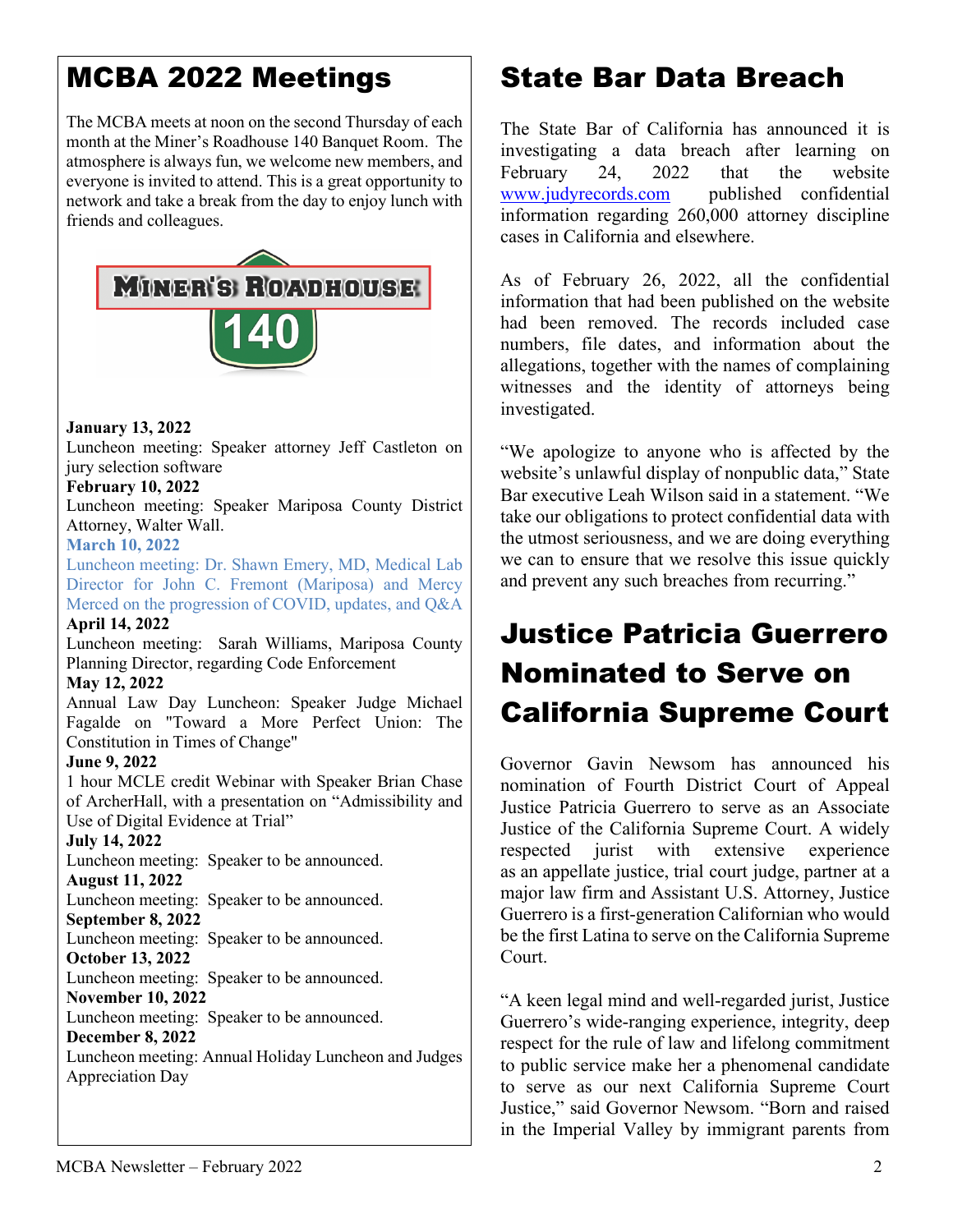### 2022 MCBA Officers



Casey Archer President



Ed Johnson Secretary



Anita Starchman Bryant Vice-President



**Skye Emery** Treasurer

# MCBA Membership List

#### **Thank you for your 2021 Membership.**

2021 Members listed below:

| Alexandria Albertoni   |
|------------------------|
| Ashley Albertoni       |
| Susan Albertoni        |
| Casey Archer           |
| Kevin Briggs           |
| Marvin Brown (retired) |
| Anita Starchman Bryant |
| Aaron Castleton        |
| Jeffrey Castleton      |
| Russell D. Cook        |
| Thomas Cooke           |
| Beau C. Correia        |
| Steven W. Dahlem       |

Skye Emery Kimberly G. Flores H. Wayne Green Rena Marie Harrison Robert Iwama Claudia Juarez Edward J. Johnson Andrew S. Kucera Cindy Morse Stephanie Perez Elizabeth Waldow Walter Wall

It's time to pay your 2022 dues! If you would like to renew your membership and maintain your listing on the MCBA website, you may do so by sending your \$35.00 annual dues to our PO Box. For new members who wish to join and have their information listed on the MCBA website, a Membership Application is attached and may be mailed with your dues to MCBA, PO Box 628, Mariposa, CA 95338.

Mexico, her extraordinary journey and nomination to serve as the first Latina Justice on the bench of our state's highest court is an inspiration to all of us and a testament to the California Dream's promise of opportunity for all to thrive, regardless of background or zip code."

"Justice Guerrero learned the value of hard work and helping those in need from an early age, lessons she has carried throughout her life to lift up others and advance equity and inclusion," added Governor Newsom. "As we continue to make strides in building a judiciary more representative of our state's diversity, Justice Guerrero will bring her rich background and experiences to important decisions that impact the daily lives of every Californian. Serving on our state's Supreme Court, I'm confident that she will continue her tireless work to ensure that our cherished rights and freedoms are protected for all Californians."

Justice Guerrero would replace Associate Justice Mariano-Florentino Cuéllar, who left the bench effective October 31, 2021.

## Job Opportunities

Central California Legal Services (CCLS) has announced a job opening for Director of Litigation, Advocacy and Training. For over 50 years, CCLS has been representing and advocating for lowincome individuals in Merced, Tuolumne, Mariposa, Fresno, Tulare, and Kings Counties—a region where intense poverty exists side by side with unparalleled wealth and abundance. Their mission is to provide high quality, no-cost civil legal services to low income individuals, families, and communities—improving the wellbeing of our Valley through systems-changing advocacy, client education, and legal work that meets individual clients' immediate needs. They also work closely with agencies and community organizations that share their commitment to support their clients in being their own agents of<br>change. For more information. visit information. [www.centralcallegal.org](http://www.centralcallegal.org/)